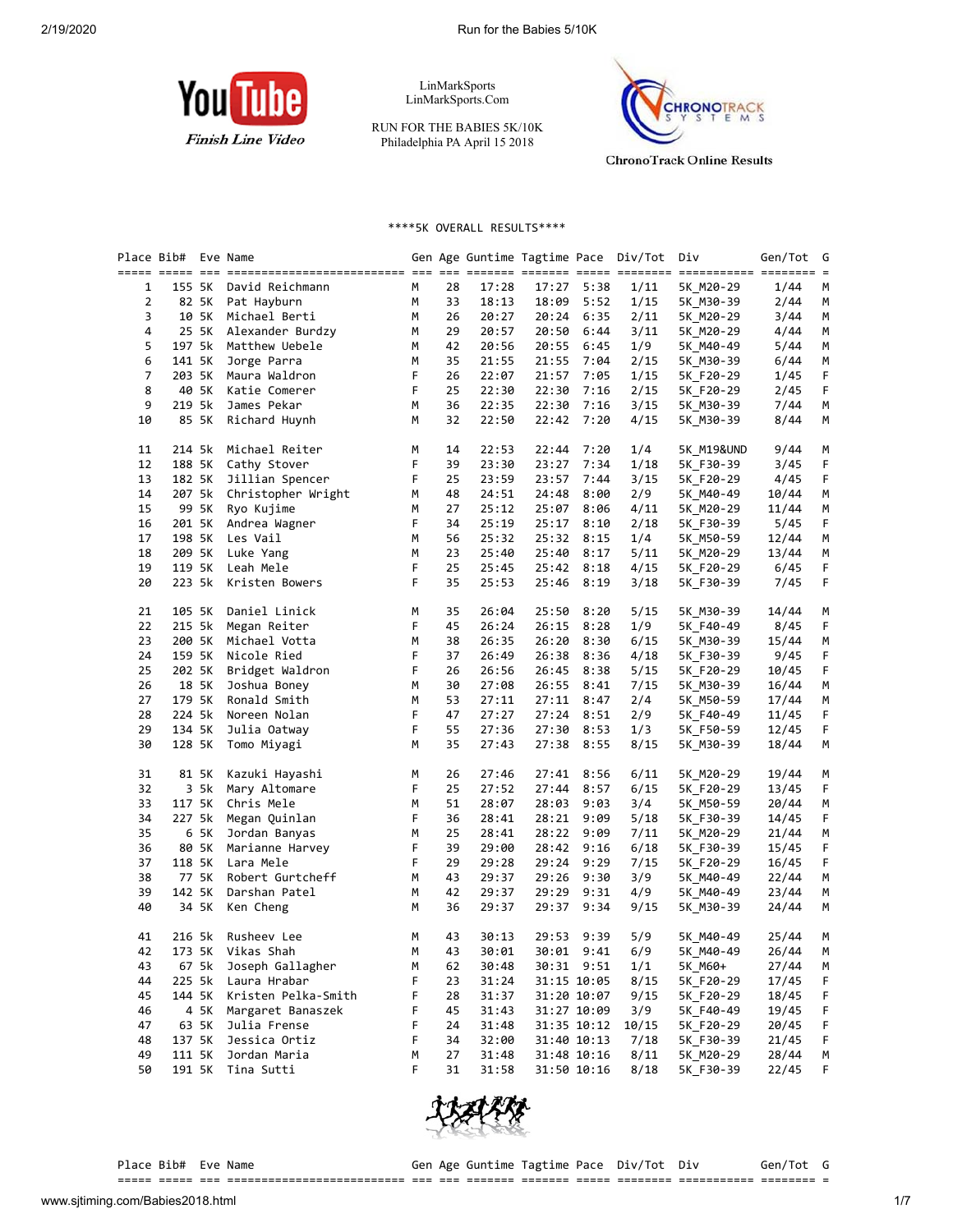2/19/2020 Run for the Babies 5/10K

| 51 | 71 5K  | Dimeji Gisanrin     | М  | 37             | 32:11 | 32:00 10:20 | 10/15 | 5K M30-39             | 29/44 | M           |
|----|--------|---------------------|----|----------------|-------|-------------|-------|-----------------------|-------|-------------|
| 52 |        | 72 5K Ukpe Gisanrin | F  | 36             | 32:15 | 32:05 10:21 | 9/18  | 5K F30-39             | 23/45 | F.          |
| 53 | 14 5K  | Miranda Birch       | F. | 25             | 32:14 | 32:11 10:23 | 11/15 | 5K_F20-29             | 24/45 | F.          |
| 54 | 178 5K | Ronald Smith        | M  | 29             | 32:39 | 32:23 10:27 | 9/11  | 5K M20-29             | 30/44 | M           |
| 55 | 26 5K  | Tim Burkhart        | M  | 43             | 32:43 | 32:43 10:33 | 7/9   | 5K_M40-49             | 31/44 | М           |
| 56 | 180 5K | Allison Smith       | F  | 28             | 33:02 | 32:44 10:34 | 12/15 | 5K F20-29             | 25/45 | F           |
| 57 | 57 5K  | Alyssa Ethridge     | F  | 40             | 33:23 | 33:05 10:41 | 4/9   | 5K_F40-49             | 26/45 | F           |
| 58 | 100 5K | Kate Kyle           | F. | 37             | 33:31 | 33:21 10:46 | 10/18 | 5K F30-39             | 27/45 | F           |
| 59 | 135 5K | Anthony Okocha      | M  | 39             | 33:36 | 33:29 10:49 | 11/15 | 5K M30-39             | 32/44 | M           |
| 60 | 138 5K | Avyane Osborne      | F. | 37             | 33:38 | 33:31 10:49 | 11/18 | 5K F30-39             | 28/45 | F.          |
| 61 | 136 5K | Ifeanyi Okocha      | F  | 33             | 33:36 | 33:31 10:49 | 12/18 | 5K F30-39             | 29/45 | F           |
| 62 | 177 5K | Jeanette Smith      | F  | 49             | 34:02 | 33:46 10:54 | 5/9   | 5K F40-49             | 30/45 | F           |
| 63 | 8 5k   | Amber Benziger      | F  | 33             | 34:05 | 33:54 10:57 | 13/18 | 5K F30-39             | 31/45 | F           |
| 64 | 175 5K | Noah Silver         | M  | 8              | 34:33 | 34:21 11:05 | 2/4   | <b>5K M19&amp;UND</b> | 33/44 | M           |
| 65 | 51 5K  | Cheryl Dilouie      | F  | 37             | 34:34 | 34:30 11:08 | 14/18 | 5K_F30-39             | 32/45 | $\mathsf F$ |
| 66 | 121 5K | Brielle Messer      | F  | 28             | 34:47 | 34:31 11:09 | 13/15 | 5K F20-29             | 33/45 | F           |
| 67 | 199 5K | Manny Vickers       | M  | 44             | 34:38 | 34:32 11:09 | 8/9   | 5K_M40-49             | 34/44 | M           |
| 68 | 2 5K   | Bernadette Alpajora | F  | 26             | 34:52 | 34:37 11:10 | 14/15 | 5K F20-29             | 34/45 | F           |
| 69 | 226 5k | Carmen Matos        | F  | 40             | 34:48 | 34:38 11:11 | 6/9   | 5K F40-49             | 35/45 | F           |
| 70 | 23 5K  | Geneva Brown        | F  | 30             | 34:48 | 34:48 11:14 | 15/18 | 5K F30-39             | 36/45 | F           |
| 71 | 112 5K | Adriel Martinez     | M  | 31             | 34:58 | 34:58 11:17 | 12/15 | 5K M30-39             | 35/44 | M           |
| 72 | 193 5K | Adrienne Taylor     | F  | 29             | 35:09 | 34:59 11:17 | 15/15 | 5K F20-29             | 37/45 | F           |
| 73 | 20 5K  | Marcie Bradley      | F  | 40             | 35:45 | 35:33 11:28 | 7/9   | 5K_F40-49             | 38/45 | F           |
| 74 | 126 5K | Alba Miranda        | F  | 43             | 37:33 | 37:19 12:03 | 8/9   | 5K F40-49             | 39/45 | F           |
| 75 | 172 5K | Joshua Serota       | M  | $\overline{7}$ | 37:43 | 37:31 12:06 | 3/4   | 5K_M19&UND            | 36/44 | M           |
| 76 | 171 5K | Debra Serota        | F  | 36             | 37:51 | 37:39 12:09 | 16/18 | 5K F30-39             | 40/45 | F           |
| 77 | 163 5K | Aziza Robey         | F  | 37             | 38:17 | 37:58 12:15 | 17/18 | 5K F30-39             | 41/45 | $\mathsf F$ |
| 78 | 75 5K  | Awilda Gonzalez     | F  | 51             | 38:19 | 38:06 12:18 | 2/3   | 5K_F50-59             | 42/45 | F           |
| 79 | 149 5K | Karen Pollack       | F  | 52             | 39:28 | 39:09 12:38 | 3/3   | 5K_F50-59             | 43/45 | F           |
| 80 | 124 5K | Kim Miller          | F  | 43             | 40:48 | 40:30 13:04 | 9/9   | 5K F40-49             | 44/45 | F           |
| 81 | 43 5K  | George Courtnye     | M  | 28             | 40:48 | 40:31 13:04 | 10/11 | 5K M20-29             | 37/44 | M           |
| 82 | 140 5K | Nick Pandaleno      | M  | 30             | 41:10 | 40:51 13:11 | 13/15 | 5K M30-39             | 38/44 | М           |
| 83 | 176 5K | Stephen Silver      | M  | 39             | 41:09 | 40:57 13:13 | 14/15 | 5K M30-39             | 39/44 | М           |
| 84 | 187 5K | Dj Stieber          | M  | 27             | 43:22 | 43:06 13:55 | 11/11 | 5K M20-29             | 40/44 | M           |
| 85 | 66 5K  | Yukiko Furuta       | F  | 39             | 50:35 | 50:13 16:12 | 18/18 | 5K F30-39             | 45/45 | F           |
| 86 | 64 5K  | Shuhei Furuta       | M  | 43             | 50:35 | 50:13 16:12 | 9/9   | 5K M40-49             | 41/44 | М           |
| 87 | 65 5K  | Shumpei Furuta      | M  | 6              | 50:35 | 50:14 16:13 | 4/4   | 5K M19&UND            | 42/44 | М           |
| 88 | 45 5K  | Tom Cox             | M  | 57             | 55:33 | 55:24 17:53 | 4/4   | 5K M50-59             | 43/44 | M           |
| 89 | 229 5k | Jeremy Glisson      | M  | 38             | 59:29 | 59:22 19:09 | 15/15 | 5K M30-39             | 44/44 | M           |



## 5K OVERALL WINNERS

## TOP MALE FINISHERS-5K

|              | Place Bib# 5 Event Name |           |                     |     | Ag Tagtime Pace Guntime |       |
|--------------|-------------------------|-----------|---------------------|-----|-------------------------|-------|
|              |                         |           |                     |     |                         |       |
| $\mathbf{1}$ | 155                     | <b>5K</b> | David Reichmann     | 28. | $17:27$ 5:38            | 17:28 |
| 2            | 82                      |           | 5K Pat Hayburn      | 33. | 18:09 5:52              | 18:13 |
| 3.           | 10                      | 5K        | Michael Berti       | 26. | 20:24 6:35              | 20:27 |
| 4            | 197                     | 5k.       | Matthew Uebele      | 42. | 20:55 6:45              | 20:56 |
| 5            | -25                     |           | 5K Alexander Burdzy | 29  | 20:50 6:44              | 20:57 |

## TOP FEMALE FINISHERS-5K

|               |     | Place Bib# 5 Event Name |                    |     | Ag Tagtime Pace Guntime |       |
|---------------|-----|-------------------------|--------------------|-----|-------------------------|-------|
|               |     |                         |                    |     |                         |       |
|               | 203 | 5K                      | Maura Waldron      | 26. | 21:57 7:05              | 22:07 |
| $\mathcal{P}$ | 40  | 5K - 1                  | Katie Comerer      | 25. | 22:30 7:16              | 22:30 |
| 3             | 188 | 5K                      | Cathy Stover       | 39. | 23:27 7:34              | 23:30 |
| 4             | 182 |                         | 5K Jillian Spencer | 25. | $23:57$ $7:44$          | 23:59 |
| 5.            | 201 | 5K                      | Andrea Wagner      | 34  | $25:17$ 8:10            | 75:19 |

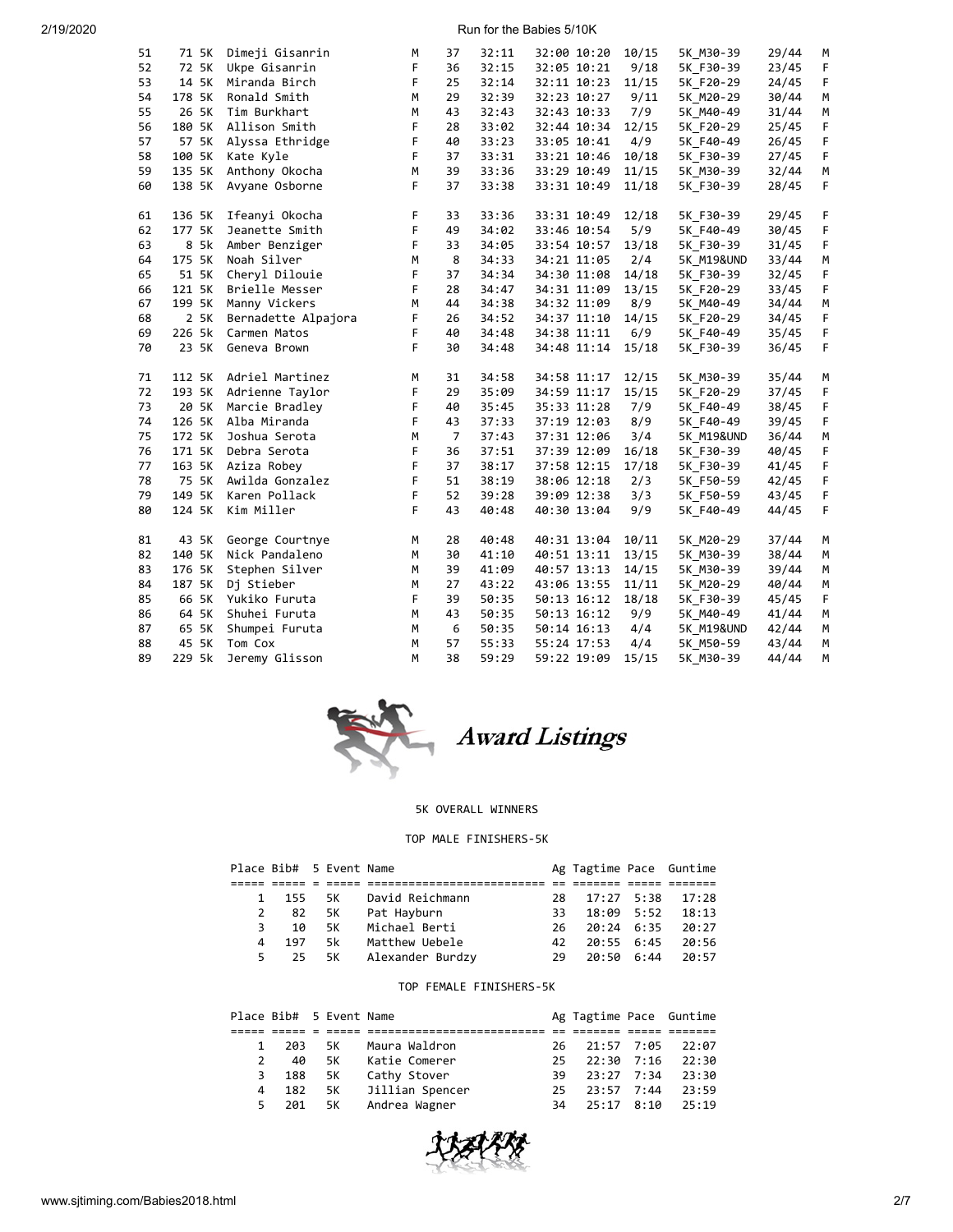|   | 5K TEAM Results DEtermined by TAG Time                               |                                                                                                                                                                                                                                     |          |                                                          |
|---|----------------------------------------------------------------------|-------------------------------------------------------------------------------------------------------------------------------------------------------------------------------------------------------------------------------------|----------|----------------------------------------------------------|
|   |                                                                      |                                                                                                                                                                                                                                     |          |                                                          |
|   | 1. 1:03:08 AECOM - Philadelphia Area (21:03)                         |                                                                                                                                                                                                                                     |          |                                                          |
| 1 | 17:27 David Reichmann                                                |                                                                                                                                                                                                                                     |          |                                                          |
| 2 | 20:24 Michael Berti                                                  | 5K 155 M 28<br>5K 10 M 26<br>5K 201 F 34                                                                                                                                                                                            |          |                                                          |
| 3 | 25:17 Andrea Wagner                                                  |                                                                                                                                                                                                                                     |          |                                                          |
|   | 2. 1:09:15 Team HPP                                                  |                                                                                                                                                                                                                                     | $\left($ | 23:05)                                                   |
| 1 | 20:50 Alexander Burdzy                                               |                                                                                                                                                                                                                                     |          | 5K 25 M 29                                               |
| 2 | 20:55 Matthew Uebele                                                 |                                                                                                                                                                                                                                     |          | 5k              197  M  42<br>5K              134  F  55 |
| 3 | 27:30 Julia Oatway                                                   |                                                                                                                                                                                                                                     |          |                                                          |
|   | 3. 1:09:34 TeamPHLY<br>--------------------------------------        |                                                                                                                                                                                                                                     |          | (23:12)                                                  |
| 1 | 21:57 Maura Waldron                                                  |                                                                                                                                                                                                                                     |          | 5K 203 F 26                                              |
| 2 | 22:30 Katie Comerer                                                  | $\frac{2}{5}$ K                                                                                                                                                                                                                     |          | 40 F 25                                                  |
| 3 | 25:07 Ryo Kujime                                                     | <b>5K</b>                                                                                                                                                                                                                           |          | 99 M 27                                                  |
|   | 4. 1:19:49 Team Cigna<br>--------------------------------------      |                                                                                                                                                                                                                                     |          | (26:37)                                                  |
| 1 |                                                                      |                                                                                                                                                                                                                                     |          | 85 M 32                                                  |
| 2 | 22:42 Richard Huynh<br>25:40 Luke Yang<br>25:40 Luke Yang            | 5K<br>5K                                                                                                                                                                                                                            |          | 209 M 23                                                 |
| 3 | 31:27 Margaret Banaszek 5K                                           |                                                                                                                                                                                                                                     |          | 4 F 45                                                   |
|   | 5. 1:23:09 Mele-Bazaz<br>--------------------------------------      |                                                                                                                                                                                                                                     |          | (27:43)                                                  |
| 1 | 25:42 Leah Mele                                                      |                                                                                                                                                                                                                                     |          | 5K 119 F 25                                              |
| 2 | 28:03 Chris Mele                                                     | 5K                                                                                                                                                                                                                                  |          | 117 M 51                                                 |
| 3 | 29:24 Lara Mele                                                      |                                                                                                                                                                                                                                     |          | 5K 118 F 29                                              |
|   | 6. 1:29:58 SJPT                                                      |                                                                                                                                                                                                                                     | $\left($ | 30:00)                                                   |
| 1 | 25:50 Daniel Linick                                                  | 5K and the set of the set of the set of the set of the set of the set of the set of the set of the set of the<br>Set of the set of the set of the set of the set of the set of the set of the set of the set of the set of the<br>S |          | 105 M 35                                                 |
| 2 | $29:37$ Ken Cheng                                                    | <b>5K</b>                                                                                                                                                                                                                           |          | 34 M 36                                                  |
| 3 | 34:31 Brielle Messer                                                 | 5K 11                                                                                                                                                                                                                               |          | 121 F 28                                                 |
|   | 7. 1:30:54 Hannah's Homies<br>-------------------------------------- |                                                                                                                                                                                                                                     |          | (30:18)                                                  |
| 1 | 27:11 Ronald Smith                                                   |                                                                                                                                                                                                                                     |          | 5K 179 M 53                                              |
| 2 | 31:20 Kristen Pelka-Smith 5K                                         |                                                                                                                                                                                                                                     |          | 144 F 28                                                 |
| 3 | 32:23 Ronald Smith                                                   | <b>5K</b>                                                                                                                                                                                                                           |          | 178 M 29                                                 |
|   | 8. 1:32:29 Billtrust                                                 |                                                                                                                                                                                                                                     |          | (30:50)                                                  |
| 1 | 23:27 Cathy Stover                                                   | 5K                                                                                                                                                                                                                                  |          | 188 F 39                                                 |
| 2 | 34:30 Cheryl Dilouie                                                 | 5K                                                                                                                                                                                                                                  |          | 51 F 37                                                  |
| 3 | 34:32 Manny Vickers                                                  | 5K                                                                                                                                                                                                                                  |          | 199 M 44                                                 |
|   |                                                                      |                                                                                                                                                                                                                                     |          |                                                          |



5K AGE GROUP WINNERS-SORTED ON TAG TIME

MALE AGE GROUP: 1 - 19 (3 WINNERS)

|               |          | Place Bib# Event Name |                |     | Age Guntime Tagtime Pace |                   |  |
|---------------|----------|-----------------------|----------------|-----|--------------------------|-------------------|--|
|               |          |                       |                |     |                          |                   |  |
|               | 1 214 5k |                       | Michael Reiter | 14  | 22:53                    | 22:44 7:20        |  |
| $\mathcal{P}$ | 175 SK   |                       | Noah Silver    | 8   |                          | 34:33 34:21 11:05 |  |
| 3.            | 172 5K   |                       | Joshua Serota  |     | 37:43                    | 37:31 12:06       |  |
| 4             | 65 SK    |                       | Shumpei Furuta | რ — |                          | 50:35 50:14 16:13 |  |

MALE AGE GROUP: 20 - 29 (3 WINNERS)

|   |         | Place Bib# Event Name |                  |     | Age Guntime Tagtime Pace |                  |  |
|---|---------|-----------------------|------------------|-----|--------------------------|------------------|--|
|   |         |                       |                  |     |                          |                  |  |
|   | 25 SK   |                       | Alexander Burdzy | 29  |                          | 20:57 20:50 6:44 |  |
| 2 | 99 5K   |                       | Ryo Kujime       | 27  |                          | 25:12 25:07 8:06 |  |
| 3 | 209 SK  |                       | Luke Yang        | 23. | 25:40                    | 25:40 8:17       |  |
|   | 4 81 5K |                       | Kazuki Hayashi   | 26. |                          | 27:46 27:41 8:56 |  |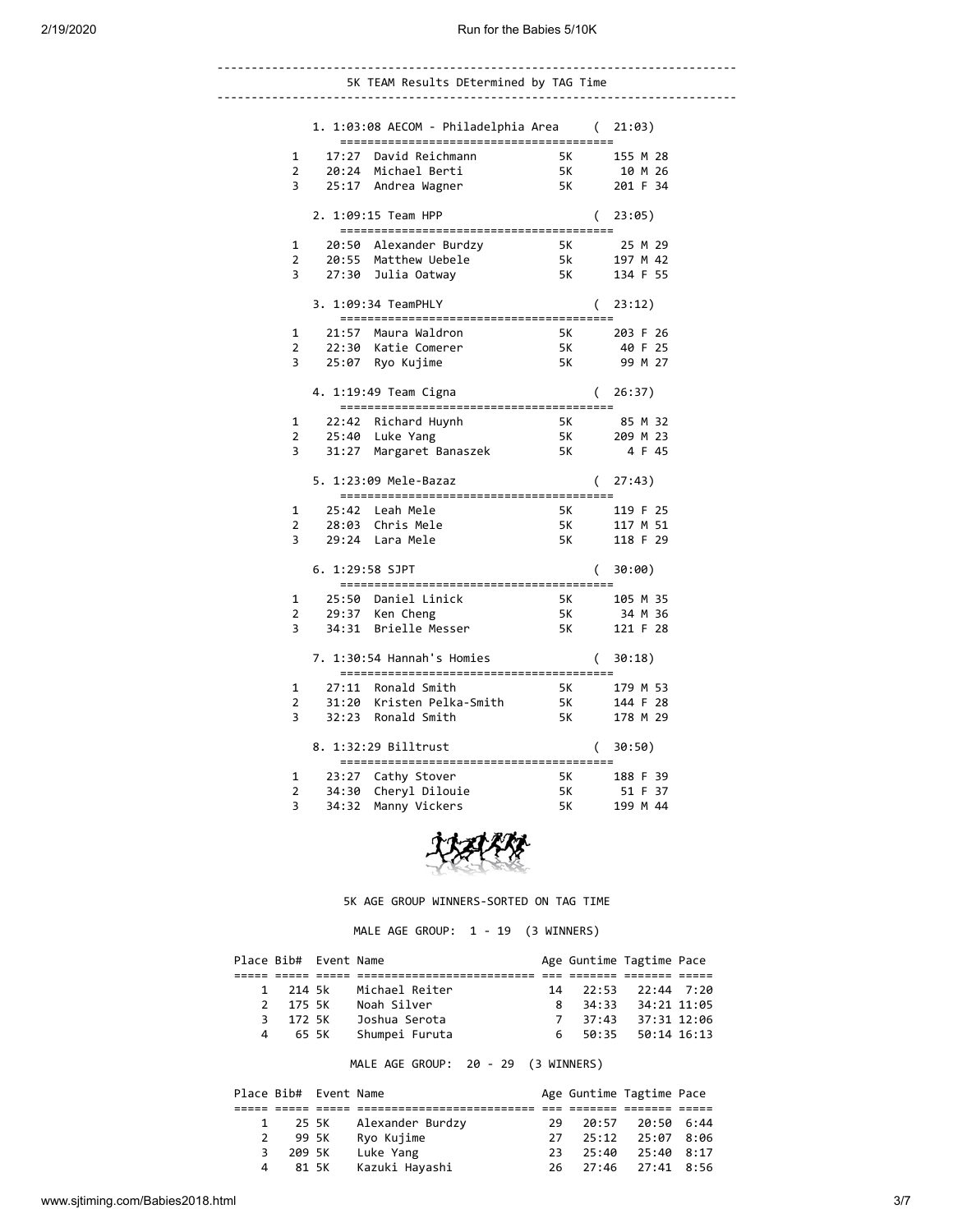| 2/19/2020 | Run for the Babies 5/10K |                       |            |                                                                         |             |                |                          |              |  |  |  |  |
|-----------|--------------------------|-----------------------|------------|-------------------------------------------------------------------------|-------------|----------------|--------------------------|--------------|--|--|--|--|
|           | 5                        |                       | 6 5K       | Jordan Banyas                                                           | 25          | 28:41          |                          | 28:22 9:09   |  |  |  |  |
|           |                          |                       |            | FEMALE AGE GROUP: 20 - 29                                               |             | (3 WINNERS)    |                          |              |  |  |  |  |
|           |                          | Place Bib# Event Name |            |                                                                         |             |                | Age Guntime Tagtime Pace |              |  |  |  |  |
|           | 1                        | 182 5K                |            | Jillian Spencer                                                         | 25          | 23:59          |                          | 23:57 7:44   |  |  |  |  |
|           | $\overline{2}$           | 119 5K                |            | Leah Mele                                                               | 25          | 25:45          | 25:42                    | 8:18         |  |  |  |  |
|           | 3                        | 202 5K                |            | Bridget Waldron                                                         | 26          | 26:56          | 26:45                    | 8:38         |  |  |  |  |
|           | 4                        |                       | 3 5k       | Mary Altomare                                                           | 25          | 27:52          |                          | 27:44 8:57   |  |  |  |  |
|           | 5                        | 118 5K                |            | Lara Mele                                                               | 29          | 29:28          |                          | 29:24 9:29   |  |  |  |  |
|           |                          |                       |            | MALE AGE GROUP:<br>30 - 39 (3 WINNERS)                                  |             |                |                          |              |  |  |  |  |
|           |                          | Place Bib# Event Name |            | <u> 2008 2008 2008 2008101010101010101010101 200 200910 200910 2009</u> |             |                | Age Guntime Tagtime Pace |              |  |  |  |  |
|           | 1                        | 141 5K                |            | Jorge Parra                                                             | 35          | 21:55          | 21:55                    | 7:04         |  |  |  |  |
|           | $\overline{2}$           | 219 5k                |            | James Pekar                                                             | 36          | 22:35          | 22:30 7:16               |              |  |  |  |  |
|           | 3                        |                       | 85 5K      | Richard Huynh                                                           | 32          | 22:50          |                          | 22:42 7:20   |  |  |  |  |
|           | 4<br>5                   | 105 5K<br>200 5K      |            | Daniel Linick<br>Michael Votta                                          | 35<br>38    | 26:04<br>26:35 | 25:50 8:20               | 26:20 8:30   |  |  |  |  |
|           |                          |                       |            | FEMALE AGE GROUP:<br>30 - 39 (3 WINNERS)                                |             |                |                          |              |  |  |  |  |
|           | Place Bib# Event Name    |                       |            |                                                                         |             |                | Age Guntime Tagtime Pace |              |  |  |  |  |
|           |                          |                       |            |                                                                         |             |                |                          |              |  |  |  |  |
|           | 1<br>2                   | 201 5K<br>223 5k      |            | Andrea Wagner<br>Kristen Bowers                                         | 34<br>35    | 25:19<br>25:53 | 25:17 8:10               | 25:46 8:19   |  |  |  |  |
|           | 3                        | 159 5K                |            | Nicole Ried                                                             | 37          | 26:49          |                          | 26:38 8:36   |  |  |  |  |
|           | 4                        | 227 5k                |            | Megan Quinlan                                                           | 36          | 28:41          | 28:21                    | 9:09         |  |  |  |  |
|           | 5                        |                       | 80 5K      | Marianne Harvey                                                         | 39          | 29:00          | 28:42 9:16               |              |  |  |  |  |
|           |                          |                       |            | MALE AGE GROUP: 40 - 49                                                 | (3 WINNERS) |                |                          |              |  |  |  |  |
|           |                          | Place Bib# Event Name |            |                                                                         |             |                | Age Guntime Tagtime Pace |              |  |  |  |  |
|           | 1                        | 197 5k                |            | Matthew Uebele                                                          | 42          | 20:56          | 20:55 6:45               |              |  |  |  |  |
|           | $\overline{2}$           | 207 5k                |            | Christopher Wright                                                      | 48          | 24:51          | 24:48 8:00               |              |  |  |  |  |
|           | 3                        |                       | 77 5K      | Robert Gurtcheff                                                        | 43          | 29:37          | 29:26 9:30               |              |  |  |  |  |
|           | 4                        | 142 5K                |            | Darshan Patel                                                           | 42          | 29:37          | 29:29                    | 9:31         |  |  |  |  |
|           | 5                        | 216 5k                |            | Rusheev Lee                                                             | 43          | 30:13          | 29:53 9:39               |              |  |  |  |  |
|           |                          |                       |            | 40 - 49<br>FEMALE AGE GROUP:                                            |             | (3 WINNERS)    |                          |              |  |  |  |  |
|           | Place Bib#               |                       | Event Name | <u> 2008 2008 2008 2008101010101010101010101 200 200910 200910 2009</u> |             |                | Age Guntime Tagtime Pace |              |  |  |  |  |
|           | 1                        | 215 5k                |            | Megan Reiter                                                            | 45          | 26:24          |                          | 26:15 8:28   |  |  |  |  |
|           | $\overline{2}$           |                       | 224 5k     | Noreen Nolan                                                            | 47          | 27:27          |                          | 27:24 8:51   |  |  |  |  |
|           | 3                        |                       | 4 5K       | Margaret Banaszek                                                       | 45          | 31:43          |                          | 31:27 10:09  |  |  |  |  |
|           | 4                        |                       | 57 5K      | Alyssa Ethridge                                                         | 40          | 33:23          |                          | 33:05 10:41  |  |  |  |  |
|           | 5                        | 177 5K                |            | Jeanette Smith                                                          | 49          | 34:02          |                          | 33:46 10:54  |  |  |  |  |
|           |                          |                       |            | MALE AGE GROUP: 50 - 59 (3 WINNERS)                                     |             |                |                          |              |  |  |  |  |
|           |                          | Place Bib# Event Name |            |                                                                         |             |                | Age Guntime Tagtime Pace |              |  |  |  |  |
|           | $\mathbf{1}$             | 198 5K                |            | Les Vail                                                                | 56          | 25:32          | 25:32 8:15               |              |  |  |  |  |
|           | $\overline{2}$           | 179 5K                |            | Ronald Smith                                                            | 53          | 27:11          |                          | $27:11$ 8:47 |  |  |  |  |
|           | 3                        | 117 5K                |            | Chris Mele                                                              | 51          | 28:07          |                          | 28:03 9:03   |  |  |  |  |
|           | 4                        |                       | 45 SK      | Tom Cox                                                                 | 57          | 55:33          |                          | 55:24 17:53  |  |  |  |  |
|           |                          |                       |            | FEMALE AGE GROUP: 50 - 59 (3 WINNERS)                                   |             |                |                          |              |  |  |  |  |
|           |                          | Place Bib# Event Name |            |                                                                         |             |                | Age Guntime Tagtime Pace |              |  |  |  |  |
|           | $\mathbf{1}$             | 134 5K                |            | Julia Oatway                                                            | 55          | 27:36          | 27:30 8:53               |              |  |  |  |  |
|           | $\overline{2}$           |                       | 75 5K      | Awilda Gonzalez                                                         | 51          | 38:19          |                          | 38:06 12:18  |  |  |  |  |
|           | 3                        | 149 5K                |            | Karen Pollack                                                           | 52          | 39:28          |                          | 39:09 12:38  |  |  |  |  |
|           |                          |                       |            | MALE AGE GROUP: 60 - 99 (3 WINNERS)                                     |             |                |                          |              |  |  |  |  |

| Place Bib# Event Name<br>Age Guntime Tagtime Pace |  |  |                        |    |  |                  |  |  |
|---------------------------------------------------|--|--|------------------------|----|--|------------------|--|--|
|                                                   |  |  |                        |    |  |                  |  |  |
|                                                   |  |  | 67 5k Joseph Gallagher | 62 |  | 30:48 30:31 9:51 |  |  |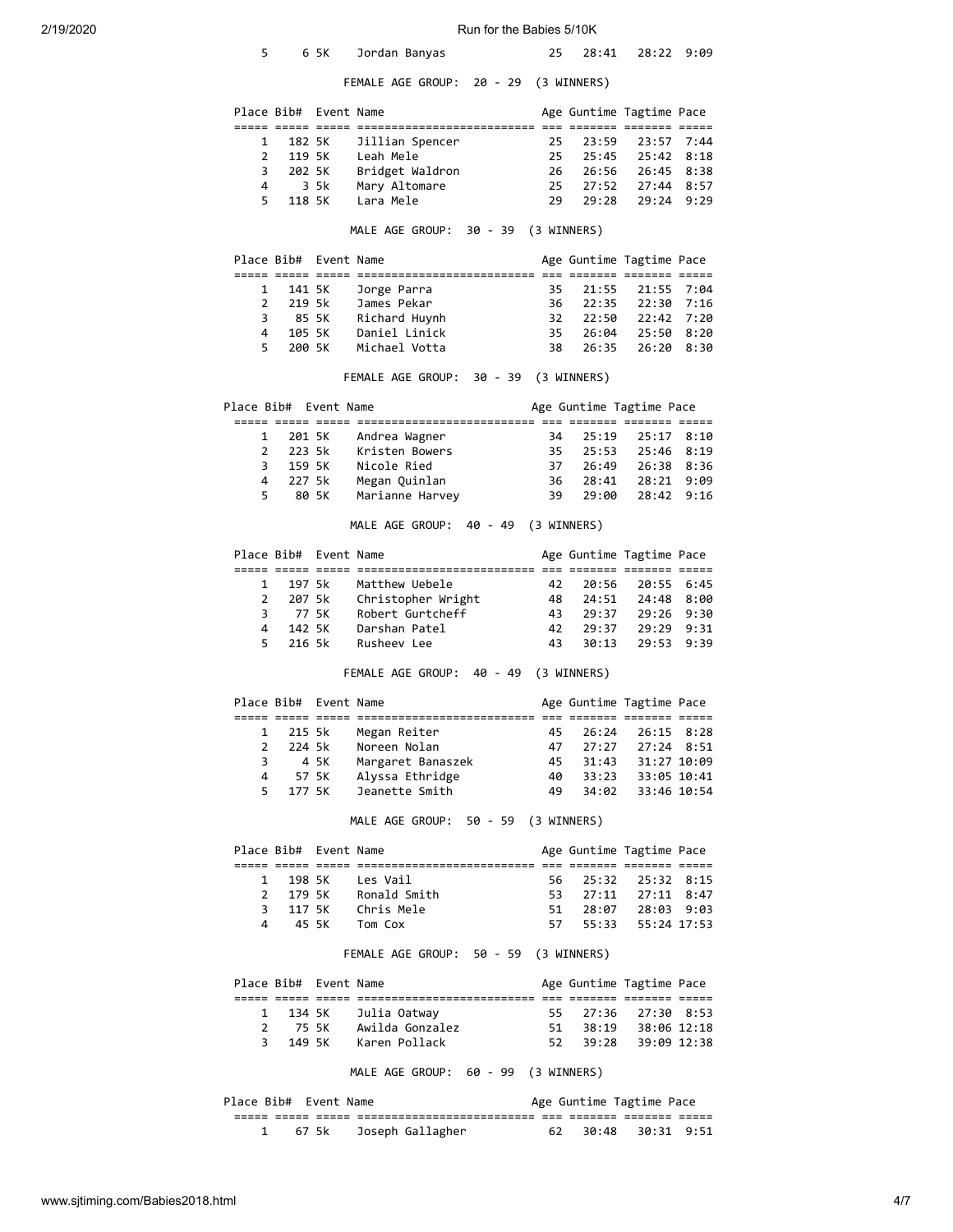

### \*\*\*\*\*10K OVERALL RESULTS\*\*\*\*

| Place Bib# | Event 1 Name |                              |   |    | Gen Ag Guntime Tagtime Pace  Div Div |       |      |              | Gen G |     |
|------------|--------------|------------------------------|---|----|--------------------------------------|-------|------|--------------|-------|-----|
|            |              |                              |   |    |                                      |       |      |              |       |     |
| 1          | 194 10K      | Jason Teeple                 | м | 36 | 36:06                                | 36:05 | 5:49 | 1 10K M30-39 |       | 1 M |
| 2          | 186 10K      | Laura Steel                  | F | 28 | 37:32                                | 37:31 | 6:03 | 1 10K F20-29 |       | 1 F |
| 3          | 84 10K       | James Horstmann              | М | 34 | 38:24                                | 38:23 | 6:11 | 2 10K M30-39 |       | 2 M |
| 4          | 5 10K        | Ryan Bandoy                  | M | 38 | 38:45                                | 38:43 | 6:15 | 3 10K M30-39 |       | 3 M |
| 5          | 133 10K      | Andrew Ngo                   | М | 28 | 44:26                                | 44:19 | 7:09 | 1 10K M20-29 |       | 4 M |
| 6          | 143 10K      | Mihir Patel                  | м | 39 | 44:31                                | 44:29 | 7:10 | 4 10K M30-39 |       | 5 M |
| 7          | 196 10K      | Marek Tokarski               | М | 42 | 45:55                                | 45:54 | 7:24 | 1 10K M40-49 |       | 6 M |
| 8          | 74 10K       | Johann Gomez                 | М | 51 | 46:42                                | 46:35 | 7:30 | 1 10K M50-59 |       | 7 M |
| 9          | 115 10K      | Casey McCrudden              | F | 32 | 47:35                                | 47:26 | 7:39 | 1 10K F30-39 |       | 2 F |
| 10         | 184 10K      | David Sprachman              | М | 32 | 47:48                                | 47:42 | 7:41 | 5 10K M30-39 |       | 8 M |
| 11         | 27 10K       | Alexandra Butera             | F | 23 | 49:02                                | 48:56 | 7:53 | 2 10K F20-29 |       | 3 F |
| 12         | 127 10K      | Eric Mitchell                | М | 29 | 49:16                                | 49:16 | 7:56 | 2 10K_M20-29 |       | 9 M |
| 13         | 22 10K       | Emmanuel Brown               | М | 29 | 49:35                                | 49:30 | 7:59 | 3 10K M20-29 | 10 M  |     |
| 14         | 122 10K      | Allison Michaels             | F | 29 | 49:47                                | 49:38 | 8:00 | 3 10K_F20-29 |       | 4 F |
| 15         | 109 10K      | Jennifer MacFarlane          | F | 37 | 50:16                                | 50:08 | 8:05 | 2 10K F30-39 |       | 5 F |
| 16         | 16 10K       | Greg Black                   | М | 42 | 50:16                                | 50:10 | 8:05 | 2 10K M40-49 | 11 M  |     |
| 17         | 17 10K       | Jamie Black                  | F | 41 | 50:16                                | 50:10 | 8:05 | 1 10K F40-49 |       | 6 F |
| 18         | 150 10K      | Bill Procopio                | М | 39 | 50:50                                | 50:41 | 8:10 | 6 10K M30-39 | 12 M  |     |
| 19         | 87 10K       | Chris Jeblonski              | М |    | 52:36                                | 52:31 | 8:28 |              | 13 M  |     |
| 20         | 170 10K      | Maureen Seitz                | F | 25 | 52:54                                | 52:51 | 8:31 | 4 10K F20-29 |       | 7 F |
| 21         | 120 10K      | Jim Menkevich                | М | 40 | 52:58                                | 52:58 | 8:32 | 3 10K M40-49 | 14 M  |     |
| 22         | 106 10K      | Bill Lloyd                   | М | 28 | 53:23                                | 53:10 | 8:34 | 4 10K M20-29 | 15 M  |     |
| 23         | 9 10K        | Tara Benziger                | F | 37 | 54:00                                | 53:48 | 8:40 | 3 10K F30-39 |       | 8 F |
| 24         | 42 10K       | Steven Costa                 | М | 27 | 54:03                                | 54:03 | 8:43 | 5 10K M20-29 | 16 M  |     |
| 25         | 103 10K      | Andrea Le                    | F | 42 | 54:40                                | 54:40 | 8:49 | 2 10K F40-49 |       | 9 F |
| 26         | 217 10k      | Sourdeep Sinha               | M | 26 | 55:27                                | 55:16 | 8:54 | 6 10K M20-29 | 17 M  |     |
| 27         | 210 10K      | Laura Zdanavage              | F | 33 | 55:44                                | 55:36 | 8:58 | 4 10K F30-39 | 10 F  |     |
| 28         | 30 10K       | Julie Catania                | F | 25 | 55:54                                | 55:54 | 9:00 | 5 10K F20-29 | 11 F  |     |
| 29         | 165 10K      | Kelly Roebuck                | F | 28 | 56:16                                | 56:11 | 9:03 | 6 10K F20-29 | 12 F  |     |
| 30         | 58 10K       | Tommie Farrell               | F | 63 | 56:26                                | 56:21 | 9:05 | 1 10K F60+   | 13 F  |     |
| 31         | 151 10K      | Mark Proska                  | М | 57 | 57:26                                | 57:05 | 9:12 | 2 10K M50-59 | 18 M  |     |
| 32         | 147 10K      | Katie Pie                    | F | 28 | 59:38                                | 59:29 | 9:35 | 7 10K F20-29 | 14 F  |     |
| 33         | 148 10K      | Brittany Pollack             | F | 27 | 59:44                                | 59:44 | 9:38 | 8 10K F20-29 | 15 F  |     |
| 34         | 222 10k      | Sarah Borgia                 | F |    | 25 1:00:28 1:00:21                   |       | 9:43 | 9 10K F20-29 | 16 F  |     |
| 35         | 89 10K       | David Jones                  | M |    | 49 1:01:30 1:01:17                   |       | 9:52 | 4 10K M40-49 | 19 M  |     |
| 36         | 7 10K        | Carol Baron                  | F |    | 49 1:01:58 1:01:42                   |       | 9:57 | 3 10K_F40-49 | 17 F  |     |
| 37         | 53 10K       | Heather Doyle                | F |    | 43 1:02:27 1:02:13 10:02             |       |      | 4 10K F40-49 | 18 F  |     |
| 38         | 86 10K       | Mikey Ilagan                 | М |    | 33 1:03:49 1:03:49 10:17             |       |      | 7 10K_M30-39 | 20 M  |     |
| 39         | 190 10K      | Santhosh Suruli Nandagopal M |   |    | 26 1:04:38 1:04:33 10:24             |       |      | 7 10K M20-29 | 21 M  |     |
| 40         | 218 10k      | Joseph Sindoni               | М |    | 48 1:05:24 1:05:09 10:30             |       |      | 5 10K M40-49 | 22 M  |     |
| 41         | 69 10K       | Melissa Gaspari              | F |    | 44 1:05:35 1:05:21 10:32             |       |      | 5 10K F40-49 | 19 F  |     |
| 42         | 129 10K      | Kristin Mongello             | F |    | 37 1:05:48 1:05:33 10:34             |       |      | 5 10K F30-39 | 20 F  |     |
| 43         | 88 10K       | Antoine Jones                | M |    | 38 1:06:32 1:06:24 10:42             |       |      | 8 10K M30-39 | 23 M  |     |
| 44         | 213 10k      | 2 Joe Bruno                  | М |    | 59 1:06:41 1:06:27 10:42             |       |      | 3 10K M50-59 | 24 M  |     |
| 45         | 37 10K       | Lara Ciesinski               | F |    | 42 1:08:09 1:08:09 10:59             |       |      | 6 10K F40-49 | 21 F  |     |
| 46         | 230 10K      | Nicole Newman                | F |    | 45 1:12:51 1:12:37 12:59             |       |      | 7 10K_F40-49 | 22 F  |     |
| 47         | 47 10K       | Amanda Datis                 | F |    | 32 1:23:50 1:23:34 13:28             |       |      | 6 10K F30-39 | 23 F  |     |
| 48         | 48 10K       | Jayla Datis                  | F |    | 15 1:23:51 1:23:35 13:28             |       |      |              | 24 F  |     |



Award Listings

10K OVERALL WINNERS-SORTED ON GUN TIME

TOP 3 MALE FINISHER-10k

| Place Bib# 1 Event Name |  |                        |  |  | G Ag Tagtime Pace Guntime |
|-------------------------|--|------------------------|--|--|---------------------------|
|                         |  |                        |  |  |                           |
|                         |  | 2 194 10K Jason Teeple |  |  | M 36 36:05 5:49 36:06     |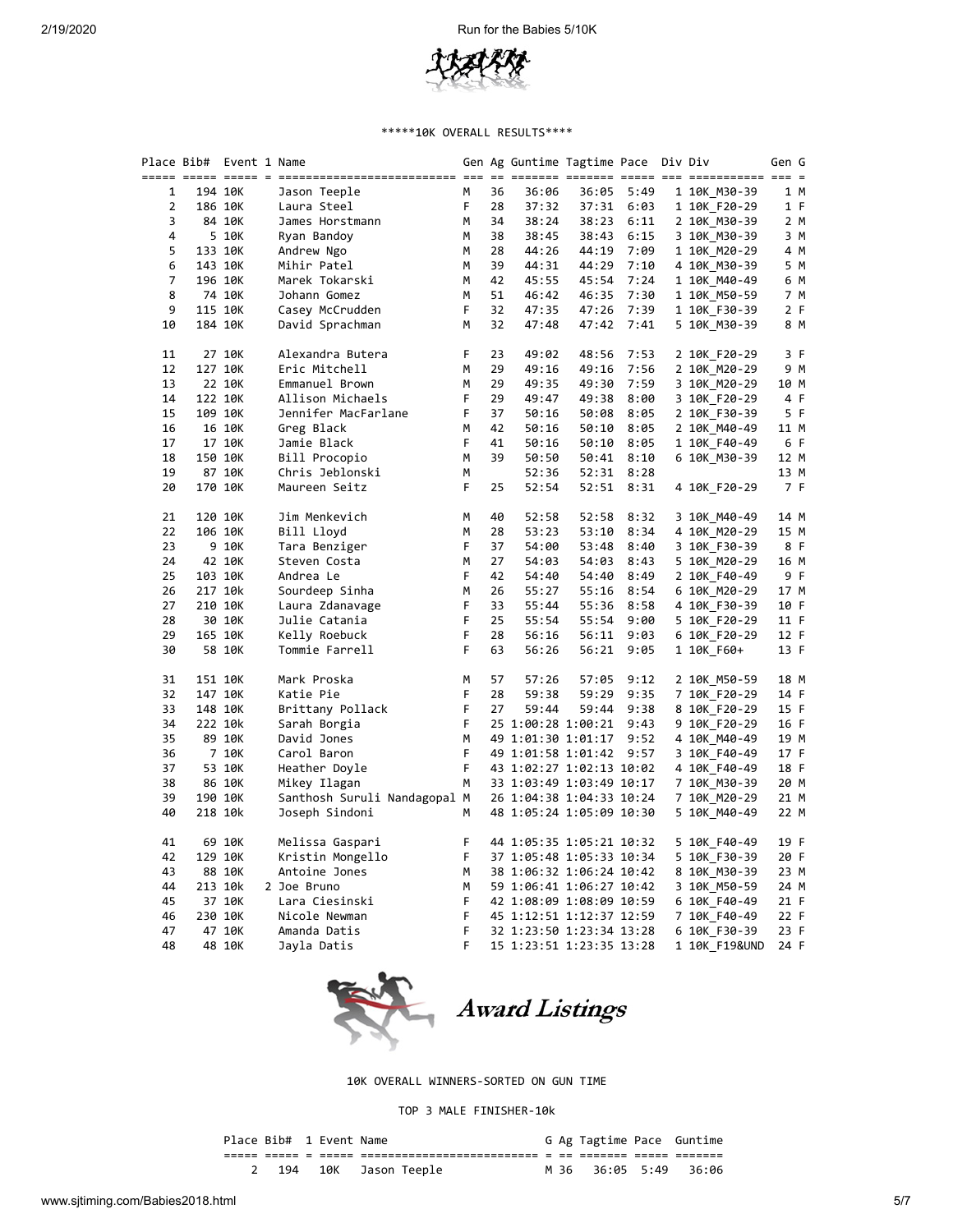### 2/19/2020 Run for the Babies 5/10K

|  | 84 10K James Horstmann |  | M 34 38:23 6:11 38:24 |
|--|------------------------|--|-----------------------|
|  | 4 5 10K Ryan Bandoy    |  | M 38 38:43 6:15 38:45 |
|  | 5 133 10K Andrew Ngo   |  | M 28 44:19 7:09 44:26 |

### TOP 3 FEMALE FINISHER-10k

|  |      | Place Bib# 1 Event Name |                            |  | G Ag Tagtime Pace Guntime |  |  |
|--|------|-------------------------|----------------------------|--|---------------------------|--|--|
|  |      |                         |                            |  |                           |  |  |
|  |      |                         | 2 186 10K Laura Steel      |  | F 28 37:31 6:03 37:32     |  |  |
|  |      |                         | 3 115 10K Casey McCrudden  |  | F 32 47:26 7:39 47:35     |  |  |
|  | 4 27 |                         | 10K Alexandra Butera       |  | F 23 48:56 7:53 49:02     |  |  |
|  |      |                         | 5 122 10K Allison Michaels |  | $F$ 29 49:38 8:00 49:47   |  |  |



#### ---------------------------------------------------------------------------- 10k TEAM Results DEtermined by TAG Time ----------------------------------------------------------------------------

|                | 41:15)<br>1. 2:03:44 Team Cigna |                         |     |  |             |  |  |  |  |  |  |  |
|----------------|---------------------------------|-------------------------|-----|--|-------------|--|--|--|--|--|--|--|
| 1              | 36:05                           | Jason Teeple            | 10K |  | 194 M 36    |  |  |  |  |  |  |  |
| $\overline{2}$ | 38:43                           | Ryan Bandoy             | 10K |  | 5 M 38      |  |  |  |  |  |  |  |
| 3              |                                 | 48:56 Alexandra Butera  | 10K |  | 27 F 23     |  |  |  |  |  |  |  |
|                |                                 | 2. 2:33:16 Team HPP     |     |  | 51:06)      |  |  |  |  |  |  |  |
|                |                                 |                         |     |  |             |  |  |  |  |  |  |  |
| 1              | 50:08                           | Jennifer MacFarlane     | 10K |  | 109 F 37    |  |  |  |  |  |  |  |
| 2              |                                 | 50:10 Jamie Black       | 10K |  | 17 F 41     |  |  |  |  |  |  |  |
| ξ              |                                 | 52:58 Jim Menkevich     | 10K |  | 120 M 40    |  |  |  |  |  |  |  |
|                |                                 | 3. 2:53:07 TeamTMNAS    |     |  | 57:43)      |  |  |  |  |  |  |  |
| 1              | 50:41                           | Bill Procopio           | 10K |  | 150 M 39    |  |  |  |  |  |  |  |
| 2              | 57:05                           | Mark Proska             | 10K |  | 151 M 57    |  |  |  |  |  |  |  |
| 3              |                                 | 1:05:21 Melissa Gaspari | 10K |  | 69 F<br>-44 |  |  |  |  |  |  |  |



## 10K AGE GROUP WINNERS-SORTED ON TAG TIME

FEMALE AGE GROUP: 1 - 19 (3 WINNERS)

| Place Bib# 1 Event Name |  |                    | Age Guntime Tagtime Pace |  |  |
|-------------------------|--|--------------------|--------------------------|--|--|
|                         |  |                    |                          |  |  |
|                         |  | 48 10K Jayla Datis | 15 1:23:51 1:23:35 13:28 |  |  |

MALE AGE GROUP: 20 - 29 (3 WINNERS)

|   |       | Place Bib# 1 Event Name |                      |     | Age Guntime Tagtime Pace |  |
|---|-------|-------------------------|----------------------|-----|--------------------------|--|
|   |       |                         |                      |     |                          |  |
|   |       |                         | 1 133 10K Andrew Ngo | 28. | 44:26 44:19 7:09         |  |
|   | 2 127 |                         | 10K Eric Mitchell    | 29. | 49:16 49:16 7:56         |  |
| 3 | 22    |                         | 10K Emmanuel Brown   | 29. | 49:35 49:30 7:59         |  |
| 4 | 106   |                         | 10K Bill Lloyd       | 28. | 53:23 53:10 8:34         |  |
|   | 5 42  |                         | 10K Steven Costa     | 27  | 54:03 54:03 8:43         |  |

## FEMALE AGE GROUP: 20 - 29 (3 WINNERS)

|   |       | Place Bib# 1 Event Name |                      |     | Age Guntime Tagtime Pace |  |
|---|-------|-------------------------|----------------------|-----|--------------------------|--|
|   |       |                         |                      |     |                          |  |
|   | 1 27  |                         | 10K Alexandra Butera | 23. | 49:02 48:56 7:53         |  |
|   | 2 122 |                         | 10K Allison Michaels | 29. | 49:47 49:38 8:00         |  |
| 3 | 170   |                         | 10K - Maureen Seitz  |     | 25 52:54 52:51 8:31      |  |
| 4 | - 30  |                         | 10K – Julie Catania  |     | 25 55:54 55:54 9:00      |  |
| 5 |       | 165 10K                 | Kelly Roebuck        |     | 28 56:16 56:11 9:03      |  |

MALE AGE GROUP: 30 - 39 (3 WINNERS)

| Place Bib# 1 Event Name |  |                     |     | Age Guntime Tagtime Pace |  |  |
|-------------------------|--|---------------------|-----|--------------------------|--|--|
|                         |  |                     | ___ |                          |  |  |
|                         |  | 1 5 10K Ryan Bandoy |     | 38 38:45 38:43 6:15      |  |  |